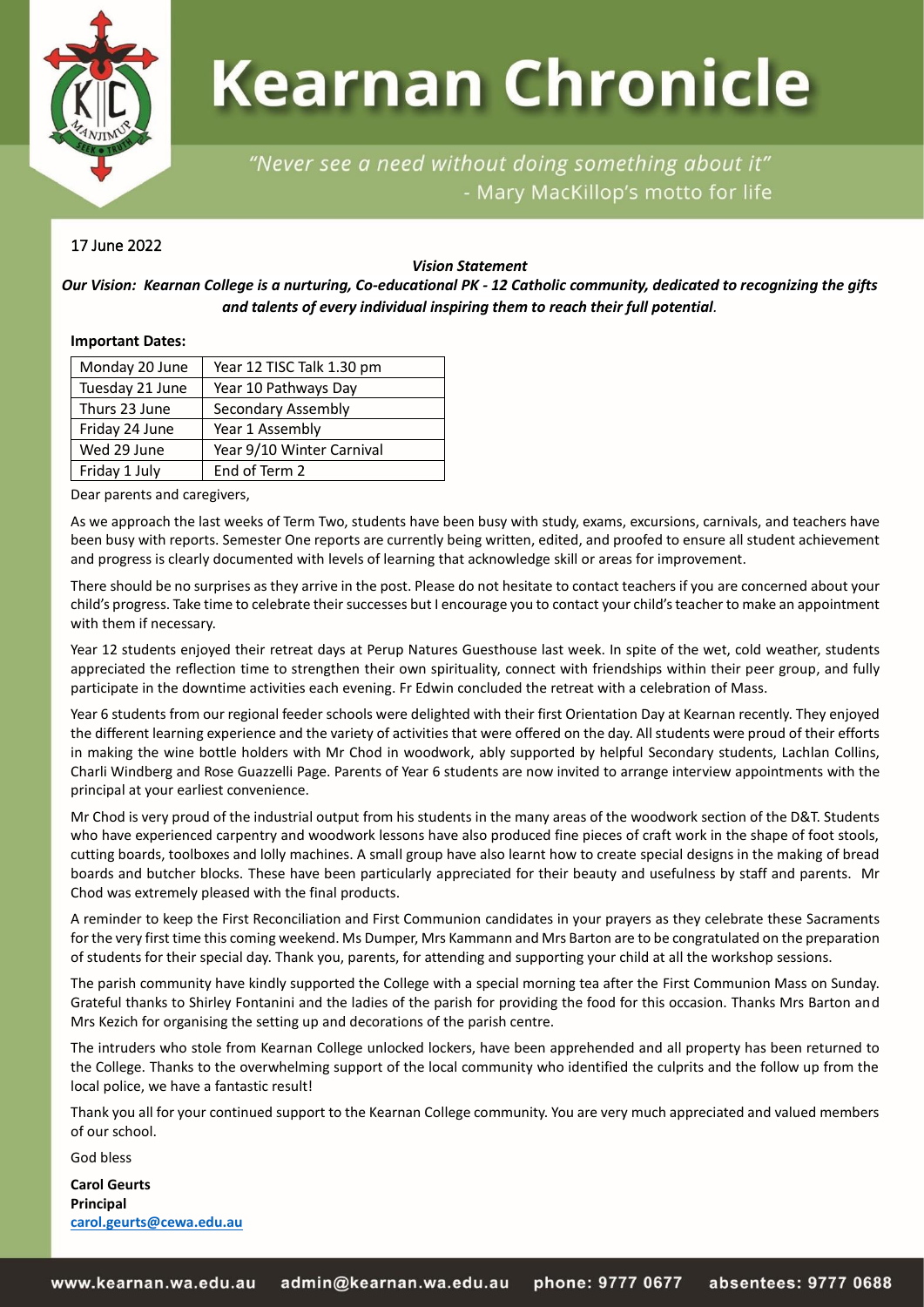# **SECONDARY SCHOOL NEWS**

# **South West High Schools Cup Netball**

Last Tuesday Mrs Burvill lead a group of 70 Kearnan Students to Bunbury to complete in the annual High Schools Cup Qualifier Event. Winners of this one-day carnival will progress to Round Two competition in Fremantle. Students played, umpired and coached superbly with numerous positive feedback received about playing in the right spirit and demonstrating exceptional sportsmanship. Competition was fierce, with the best Netballers in the South-West contesting for their school. Results

| 9/10 Girls Championship | ςth                                  |
|-------------------------|--------------------------------------|
| 7/8 Girls Championship  | <b>Gth</b>                           |
| 7/8 Girls Div 2         | 9th                                  |
| Open Boys Championship  | ςth                                  |
| Jnr Boys Championship   | 2 <sup>nd</sup> (Qualified for Round |
| Two!)                   |                                      |
| Jnr Boys Participation  | <b>J</b> rd                          |



I would like to thank Mrs Burvill, Miss Pintaudi, Mr Mason and Mrs Kilrain for attending the day and preparing these students through lunchtime trainings. We also had Year 12 students Ebony Buegge, Jay O'Connell and ex-student Abbey Kilrain come along as volunteers to coach and umpire.

#### **UniPrep ECU Visit**

Yesterday the Year 11 University Preparation Course students travelled to Bunbury ECU to meet university representatives to discuss future tertiary options upon completion of their course. We thank UPC teacher, Mrs Liz Collins for organising the excursion and taking the students up to gain valuable knowledge about future educational options associated with their course.

# **Year 10 Pathways Day**

Next Tuesday all Year 10 students will take a break from regular lessons to participate in the College's pathways day. This is the starting process to begin looking at options for Year 11 and beyond. Students will gain valuable information about how senior school courses operate, along with the numerous options they have. The program will also look at helping students identify their strengths, interests, and potential industries they can pursue. It is important to note that this is the first step and students are

likely not to have decided their career yet – it is completely normal for a 15 year old not to know! I encourage parents to keep the conversation going at home to help students find avenues to pursue their interests.

#### **Year 12 Retreat**

Last week saw our Year 12 students attend a three-day retreat conducted by the Religious Education team. Amongst nature in the Perup forest, students were given valuable opportunities to be together as a cohort and complete a spiritual program to help strengthen their relationship with God. We know Year 12 is a tough year, especially as students realise that their time at the College is coming to an end. Thank you to Miss Kate Chilvers and Ms Emily Ardagh for their time and effort to plan and conduct the retreat.





# **Locks, Lockers and Laptops**

Students have been reminded the importance to secure their laptop in their locker and LOCK the padlock! For some, this is a habit we must change. One barrier is the turn style combination lock; I am pleased to announce that thanks to the P & F, secondary students will soon be receiving a new lock that should be much more user friendly.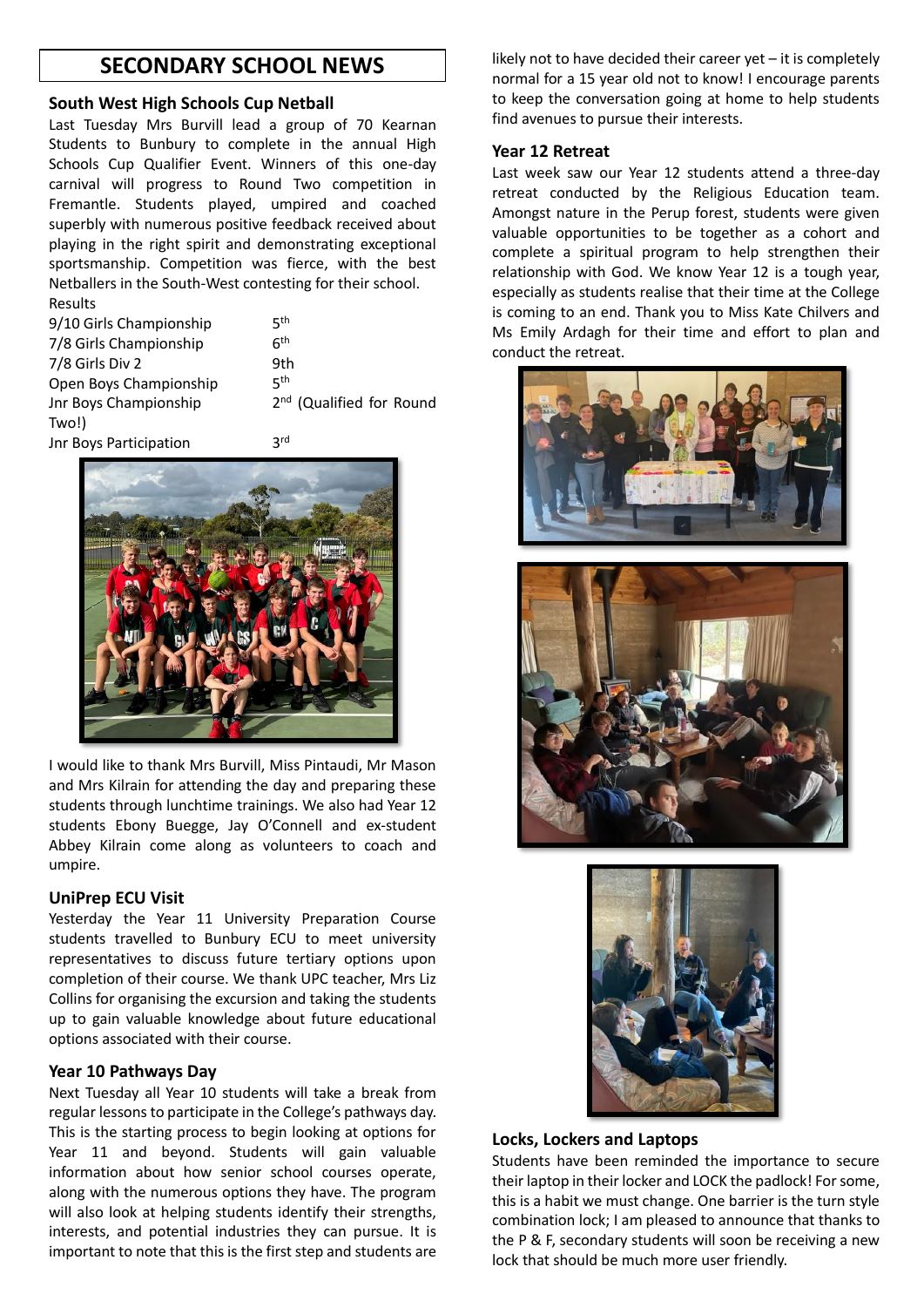# **Year 7 Digital Technologies**

I had the pleasure of visiting the Year 7 Digital Technologies class yesterday to observe the robots that they had designed, built, and coded. There were cranes, cars and even a machine to sort coloured blocks. Mrs Amanda Fialkowski had challenged the class to use computer programs to design a robotic machine that could be implemented in the mining industry. Students had fun debugging their codes and refining their build. Some great critical thinking on display!



# **Year 9/10 Winter Carnival**

Teams have been chosen and all Year 9 and 10 students are ready for a fun filled day in Bunbury on Wednesday Week 10. Information forms and payment details have come home, we appreciate the effort to get these back promptly. It is expected that all students attend and participate in some capacity, as there are many educational benefits from this excursion.

# **Secondary Assembly**

Next Thursday the secondary students will have their first indoor assembly since 2020! It will be a great chance to get our students together and for our leaders to speak to the student body. We will celebrate Semester One top students for Years 7-10 and Year 11/12's will receive certificates of distinction. The CWL Scholarship will be awarded to the successful applicant.

Mr Aaron Pedlar Head of Secondary **[aaron.pedlar@cewa.edu.au](mailto:aaron.pedlar@cewa.edu.au)**

# **JUNIOR SCHOOL NEWS**

#### **Cross Country Wrap House Cross Country**

This event is one the children love each year and having nearly the whole primary school involved, makes it more exciting for everyone.

Light showers passed quickly and the children enthusiastically completed the run. The Year 1/2 students ran 800m, our Year 3/4 students ran 1.6 km and our Year 5/6 ran 2.4km on a well organised running track.

It was fantastic to see so many children puffing and trying their absolute best during the run.

Boys and girls from Years 3-6 who placed in the top four for their age group qualified for the Interschool Cross Country.

**Our winners for the day for each year level:**

| Year 1                 |                                   |                            | Year 2         | Year 3                      |                          |
|------------------------|-----------------------------------|----------------------------|----------------|-----------------------------|--------------------------|
| Anae<br><b>Daniels</b> | James<br><b>Cummings</b>          | <b>Mackenzie</b><br>Watson | <b>WNBA</b>    | Elsa<br>Kristoffer-<br>sson | Quinlan<br>Dronow        |
| Penelope               | Kade                              | <b>Amara Farr</b>          | George         | Ruby                        | <b>Braxton</b>           |
| Howe                   | Fontanini                         |                            | Howe           | Nguyen                      | Proudfoot                |
| Jazzmin                | Nayte                             | Ryleigh                    | Liam           | Edie                        | Jude                     |
| Pearce                 | Rawson                            | <b>Brown</b>               | Blechynden     | Pedlar                      | Winfield                 |
| Aria                   |                                   | Rylan                      | <b>Xavier</b>  | Milla                       | <b>Thomas</b>            |
| Winfield               |                                   | Fontanini                  | <b>Harris</b>  | Fitzgerald                  | Sperrer                  |
| Year 4                 |                                   | Year 5                     |                | Year 6                      |                          |
| Saskia                 | <b>Thomas</b>                     | Layne                      | Chace          | Rylie                       | Avden                    |
| Dronow                 | O'Donnell                         | Waugh                      | Watson         | <b>McGinty</b>              | Terrigno                 |
| Jade<br>Blechynden     | <b>Fdwin</b><br>Hollis da<br>Cruz | Heidi<br>Grainger          | Noah<br>Murphy | Isla<br>Pardini             | <b>Torre</b><br>Renzullo |
| Milla                  | <b>Bentley</b>                    | Lilly                      | <b>Xavier</b>  | <b>Lilly Jacob</b>          | Will                     |
| Parkinson              | Fontanini                         | Bevan                      | Jacob          |                             | <b>Roberts</b>           |
| Charlotte              | Keegan                            | Laura                      | <b>Ben</b>     | Ainsley                     | Reef                     |
| Raper                  | Kariuki                           | <b>Bachos</b>              | Matenaar       | O'Donnell                   | Parkinson                |

A special thank you to the Year 6 and Year 10 students who, recorded times, assisted on the track and led the runners in their warm up.

# **Interschool Cross Country**

Last Friday a group of year 3-6 students participated in the Inter School Cross Country at East Manjimup Primary School. The course was grueling and the weather showery, but that certainly didn't dampen their spirits. The children all ran exceptionally well, displaying great determination and resilience.

Saskia Dronow came  $1<sup>st</sup>$  in the Year 4 girls race and Chace Watson came  $3<sup>rd</sup>$  in the Year 5 boy's race, both students brought medals home and they did our school proud. Congratulations!

We had two students who came 5<sup>th</sup> for their year level, well done to Quinlan Dronow and Thomas O'Donnell.

A huge thank you to Katie Murphy, Mark Dronow, Debbie Renzullo and Jennifer Hollis who marshalled on the day.

# **Running Club**

There will be no Running Club for Junior School during week 9 and 10. There will be communication regarding the return of Running Club next Term.

Congratulations to Devin Viera Gouveia, Flynn Markotis and Oliver Markotis who have run 100 laps with the club. Well done boys!

Mrs Harris